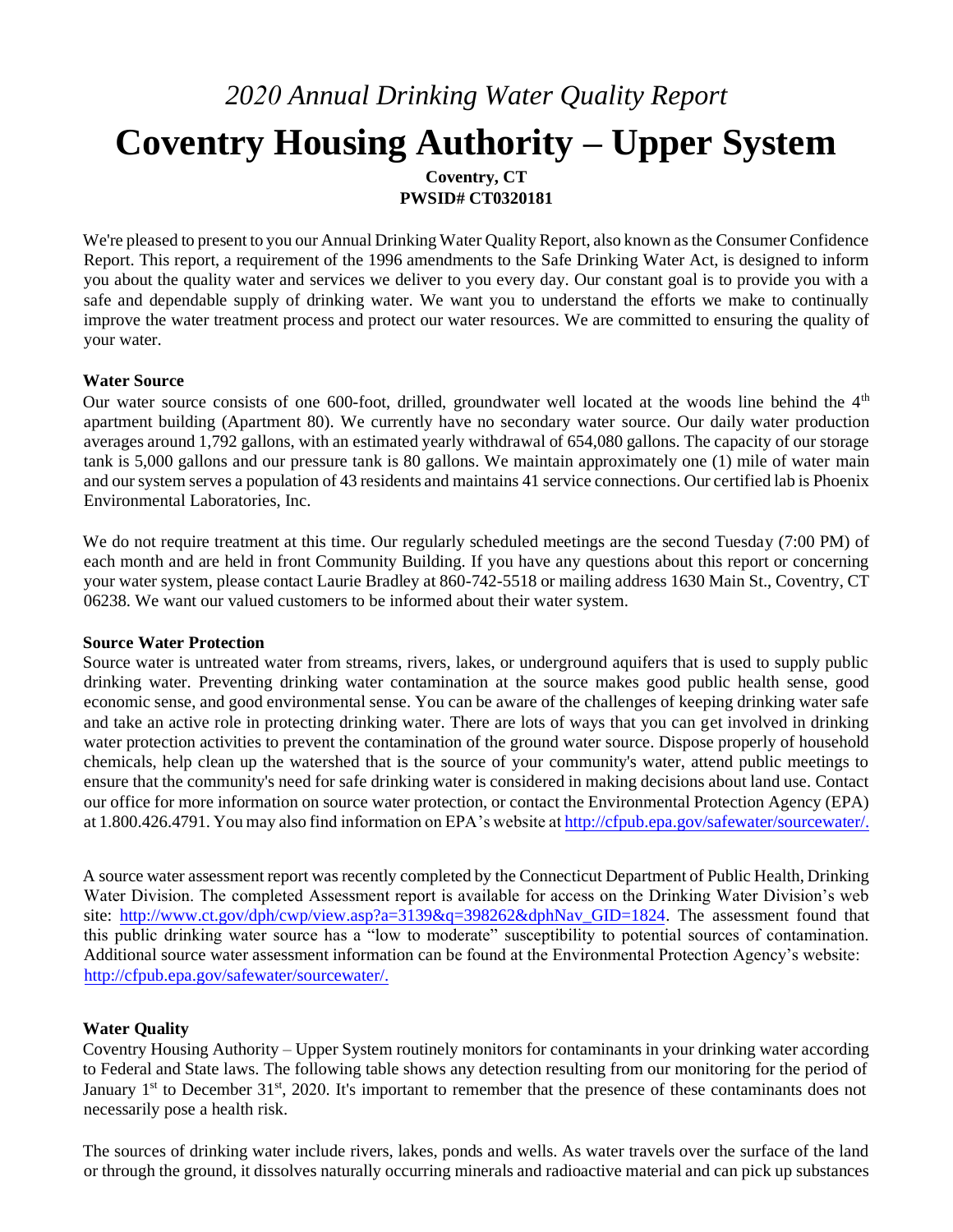resulting from human or animal activity. All sources of drinking water are subject to potential contamination by substances that are naturally occurring or man-made. Contaminants that may be present in source water include:

**Microbial contaminants**, such as viruses and bacteria, may come from sewage treatment plants, septic systems, agricultural livestock operations, and wildlife.

**Inorganic contaminants**, such as salts and metals, can be naturally occurring or result from urban storm water runoff, industrial or domestic wastewater discharges, oil and gas production, mining, or farming.

**Pesticides and herbicides** may come from a variety of sources such as agriculture, urban storm water runoff, and residential uses.

**Organic chemical contaminants**, including synthetic and volatile organic chemicals, are by-products of industrial processes and petroleum production, and can also come from gas stations, urban storm water runoff, and septic systems. **Radioactive contaminants** can be naturally-occurring or be the result of oil and gas production and mining activities.

In order to ensure that tap water is safe to drink, U.S. Environmental Protection Agency (EPA) prescribes regulations which limit the amount of certain contaminants in water provided by public water systems. U.S. Food and Drug Administration (FDA) regulations establish limits for contaminants in bottled water which must provide the same protection for public health.

The table below lists all of the drinking water contaminants that were detected throughout water quality monitoring and testing. The presence of contaminants in the water does not necessarily indicate that the water poses a health risk.

| <b>TEST RESULTS</b><br>Unless otherwise noted, testing was done in 2020                                                                                                                                                                                                                                                                                                                                                                                                                                                                                                                                                                    |                         |                          |                                                |                  |                |                                                                                                   |  |  |  |
|--------------------------------------------------------------------------------------------------------------------------------------------------------------------------------------------------------------------------------------------------------------------------------------------------------------------------------------------------------------------------------------------------------------------------------------------------------------------------------------------------------------------------------------------------------------------------------------------------------------------------------------------|-------------------------|--------------------------|------------------------------------------------|------------------|----------------|---------------------------------------------------------------------------------------------------|--|--|--|
|                                                                                                                                                                                                                                                                                                                                                                                                                                                                                                                                                                                                                                            |                         |                          |                                                |                  |                |                                                                                                   |  |  |  |
| Contaminant                                                                                                                                                                                                                                                                                                                                                                                                                                                                                                                                                                                                                                | <b>Violation</b><br>Y/N | Level<br><b>Detected</b> | Unit<br><b>Measurement</b>                     | <b>MCGL</b>      | <b>MCL</b>     | <b>Likely Source of Contamination</b>                                                             |  |  |  |
| <b>Microbiological Contaminants</b>                                                                                                                                                                                                                                                                                                                                                                                                                                                                                                                                                                                                        |                         |                          |                                                |                  |                |                                                                                                   |  |  |  |
| Total Coliform Bacteria<br>(2020)                                                                                                                                                                                                                                                                                                                                                                                                                                                                                                                                                                                                          | $\mathbf N$             | <b>Absent</b>            | Highest<br>monthly # of<br>positive<br>samples | Absent           | 1<br>positive  | Naturally present in the environment                                                              |  |  |  |
| <b>Radioactive Contaminants</b>                                                                                                                                                                                                                                                                                                                                                                                                                                                                                                                                                                                                            |                         |                          |                                                |                  |                |                                                                                                   |  |  |  |
| Net Gross Alpha<br>(8/10/15)                                                                                                                                                                                                                                                                                                                                                                                                                                                                                                                                                                                                               | N                       | 3.0                      | pCi/L                                          | $\theta$         | 15             | Naturally occurring radioactivity in<br>bedrock.                                                  |  |  |  |
| Radium-228<br>(8/10/15)                                                                                                                                                                                                                                                                                                                                                                                                                                                                                                                                                                                                                    | $\mathbf N$             | 1.0                      | pCi/L                                          | $\boldsymbol{0}$ | 5              | Naturally occurring radioactivity in<br>bedrock.                                                  |  |  |  |
| Combined Uranium<br>(8/10/15)                                                                                                                                                                                                                                                                                                                                                                                                                                                                                                                                                                                                              | ${\bf N}$               | 4.321                    | $\mu$ g/L                                      | $\boldsymbol{0}$ | 30             | Naturally occurring radioactivity in<br>bedrock.                                                  |  |  |  |
| <b>Inorganic Contaminants</b>                                                                                                                                                                                                                                                                                                                                                                                                                                                                                                                                                                                                              |                         |                          |                                                |                  |                |                                                                                                   |  |  |  |
| <b>Barium</b><br>(4/2/18)                                                                                                                                                                                                                                                                                                                                                                                                                                                                                                                                                                                                                  | N                       | 0.001                    | ppm                                            | 2                | 2              | Erosion of natural deposits                                                                       |  |  |  |
| Copper*<br>(6/05/19)                                                                                                                                                                                                                                                                                                                                                                                                                                                                                                                                                                                                                       | N                       | 0.154                    | ppm                                            | 1.3              | $AL=1.3$       | Corrosion of household plumbing systems                                                           |  |  |  |
| Fluoride<br>(4/2/18)                                                                                                                                                                                                                                                                                                                                                                                                                                                                                                                                                                                                                       | N                       | 0.44                     | ppm                                            | $\overline{4}$   | $\overline{4}$ | Erosion of natural deposits.                                                                      |  |  |  |
| Lead*<br>(6/05/19)                                                                                                                                                                                                                                                                                                                                                                                                                                                                                                                                                                                                                         | N                       | 4.7                      | ppb                                            | $\overline{0}$   | $AL=15$        | Corrosion of household plumbing systems                                                           |  |  |  |
| Nitrate [as Nitrogen]<br>(12/1/20)                                                                                                                                                                                                                                                                                                                                                                                                                                                                                                                                                                                                         | $\mathbf N$             | 0.12                     | ppm                                            | 10               | 10             | Runoff from fertilizer use; leaching from<br>septic tanks, sewage; erosion of natural<br>deposits |  |  |  |
| $*$ = Reported results are the 90 <sup>th</sup> percentile value (the value that 90% of all samples are less than).<br>$\mathbf{r}$ $\mathbf{r}$ $\mathbf{r}$ $\mathbf{r}$ $\mathbf{r}$ $\mathbf{r}$ $\mathbf{r}$ $\mathbf{r}$ $\mathbf{r}$ $\mathbf{r}$ $\mathbf{r}$ $\mathbf{r}$ $\mathbf{r}$ $\mathbf{r}$ $\mathbf{r}$ $\mathbf{r}$ $\mathbf{r}$ $\mathbf{r}$ $\mathbf{r}$ $\mathbf{r}$ $\mathbf{r}$ $\mathbf{r}$ $\mathbf{r}$ $\mathbf{r}$ $\mathbf{$<br>$\mathbf{r}$ . $\mathbf{r}$<br>$\mathbf{v}$ $\mathbf{v}$ $\mathbf{v}$ $\mathbf{v}$ $\mathbf{v}$ $\mathbf{v}$ $\mathbf{v}$ $\mathbf{v}$ $\mathbf{v}$ $\mathbf{v}$ $\mathbf{v}$ |                         |                          |                                                |                  |                |                                                                                                   |  |  |  |

**Unregulated Contaminants** *(contaminants with a health advisory)*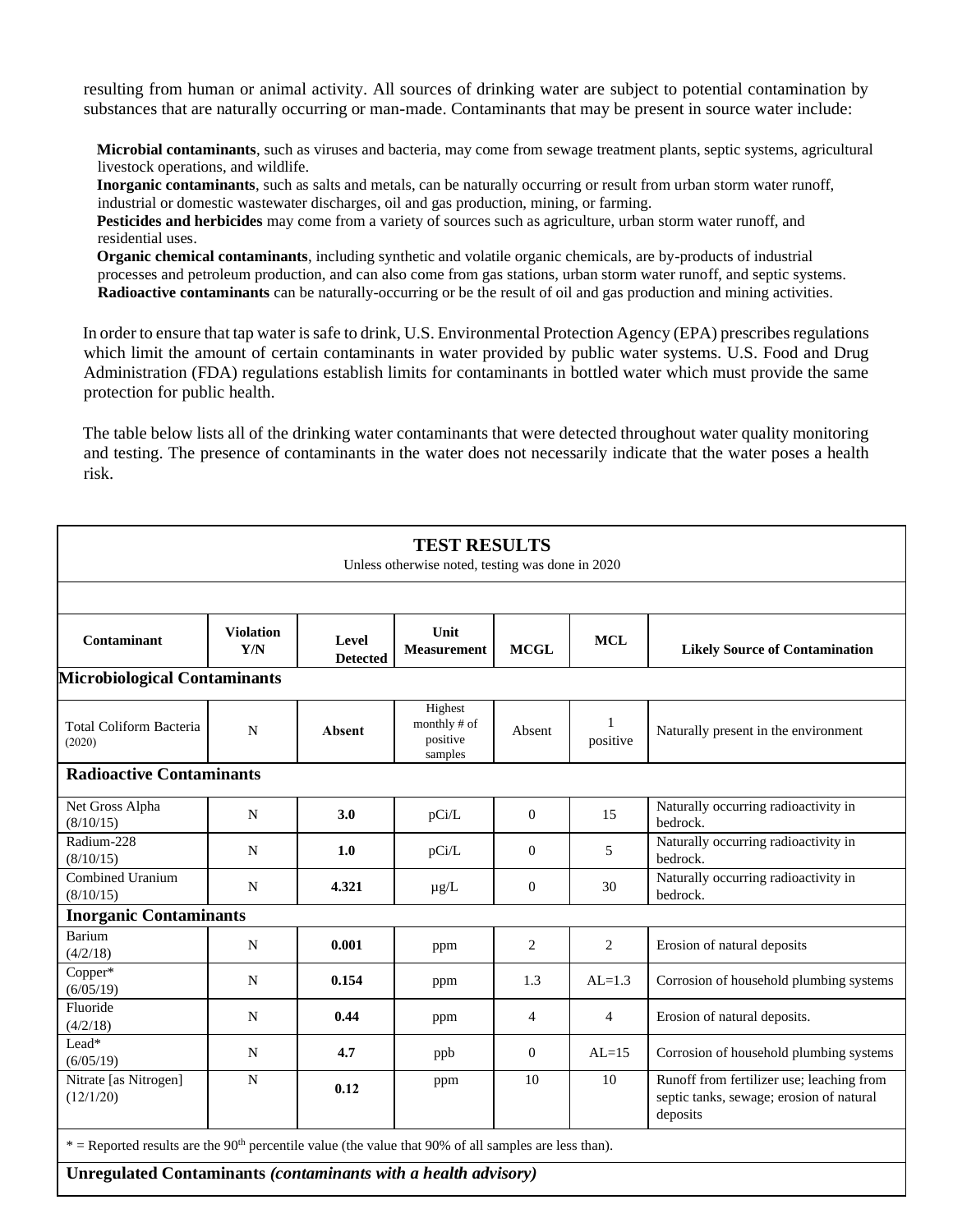| Contaminant                           | <b>Level Detected</b> | Unit<br><b>Measurement</b> | <b>DWEL</b> | <b>Likely Source of Contamination</b>                                   |
|---------------------------------------|-----------------------|----------------------------|-------------|-------------------------------------------------------------------------|
| Chloride<br>(4/2/18)                  | 67.6                  | ppm                        | 250         | Erosion of natural deposits, Storm water<br>runoff containing road salt |
| Sodium $\left(\frac{4}{2}\right)$ 18) | 17.7                  | ppm                        | 28          | Erosion of natural deposits, urban storm<br>runoff                      |
| Sulfate $(4/2/18)$                    | 18.9                  | ppm                        | 250         | Erosion of natural deposits, urban storm<br>runoff                      |

**Note:** The state allows us to monitor for some contaminants less than once per year because the concentrations of these contaminants do not change frequently. Not all contaminants are tested for every year due to monitoring waivers and therefore we must use the most recent round of sampling. Some of our data is more than one year old, however, is limited to no older than 5 years.

#### **Units:**

*Parts per million* (ppm) *or Milligrams per liter (mg/l)* - one part per million corresponds to one minute in two years or a single penny in \$10,000.

*Parts per billion* **(ppb)** *or Micrograms per liter* - one part per billion corresponds to one minute in 2,000 years, or a single penny in \$10,000,000.

*Picocuries per liter* (**pCi/L**) - picocuries per liter is a measure of the radioactivity in water.

*Micrograms per Liter*  $(\mu \mathbf{g}/1)$  – a measure of radioactivity in water.

*Millirems per year* (**mrem/year**) – a measure of radiation absorbed by the water.

*Nephelometric Turbidity Unit* **(NTU)** - nephelometric turbidity unit is a measure of the clarity of water. Turbidity in excess of 5 NTU is just noticeable to the average person.

#### **Definitions:**

*Action Level* **(AL)** - the concentration of a contaminant which, if exceeded, triggers treatment or other requirements which a water system must follow.

*Treatment Technique* **(TT)** - A treatment technique is a required process intended to reduce the level of a contaminant in drinking water. *Million Fibers per Liter* **(MFL)** - million fibers per liter is a measure of the presence of asbestos fibers that are longer than 10 micrometers. *Maximum Contaminant Level* **(MCL)** - The MCL is the highest level of a contaminant that is allowed in drinking water. MCLs are set as close to the MCLGs as feasible using the best available treatment technology.

*Maximum Contaminant Level Goal* **(MCLG)** - The MCLG is the level of a contaminant in drinking water below which there is no known or expected risk to health. MCLGs allow for a margin of safety.

*Drinking Water Equivalent Level* **(DWEL)** *–* A lifetime exposure concentration protective of adverse, non-cancer health effects, that assumes all of the exposure to a contaminant is from a drinking water source.

*Maximum Residual Disinfectant Level* **(MRDL)** - The highest level of a disinfectant allowed in drinking water. There is convincing evidence that addition of a disinfectant is necessary for control of microbial contaminants.

*Maximum Residual Disinfectant Level Goal* **(MRDLG)** - The level of a drinking water disinfectant below which there is no known or expected risk to health. MRDLGs do not reflect the benefits of the use of disinfectants to control microbial contaminants.

*Running Annual Average* **(RAA) -** The average of all monthly or quarterly samples for the last year at all sample locations. *Non Detect* **(ND)** - The contaminant was not detected.

*Not Applicable, Not Established* **(N/A)** 

### **IMPORTANT INFORMATION**

*Lead - Major Sources in Drinking Water: Corrosion of household plumbing systems; erosion of natural deposits.* 

*Health Effects Statement: Infants and children who drink water containing lead in excess of the action level could experience delays in their physical or mental development. Children could show slight deficits in attention span and learning abilities. Adults who drink this water over many years could develop kidney problems or high blood pressure.* 

*Copper - Major Sources in Drinking Water: Corrosion of household plumbing systems; erosion of natural deposits; leaching from wood preservatives* 

*Health Effects Statement: Copper is an essential nutrient, but some people who drink water containing copper in excess of the action level over a relatively short amount of time could experience gastrointestinal distress. Some people who drink water containing copper in excess of the action level over many years could, suffer liver or kidney damage. People with Wilson's Disease should consult their personal doctor.* 

As you can see by the table, our system had no violations. We're proud that your drinking water meets all Federal and State requirements. The EPA has determined that your water IS SAFE at these levels.

All drinking water, including bottled water, may reasonably be expected to contain at least small amounts of some contaminants. The presence of contaminants does not necessarily indicate that the water poses a health risk. More information about contaminants and potential health effects can be obtained by calling the Environmental Protection Agency's Safe Drinking Water Hotline at 1-800-426-4791.